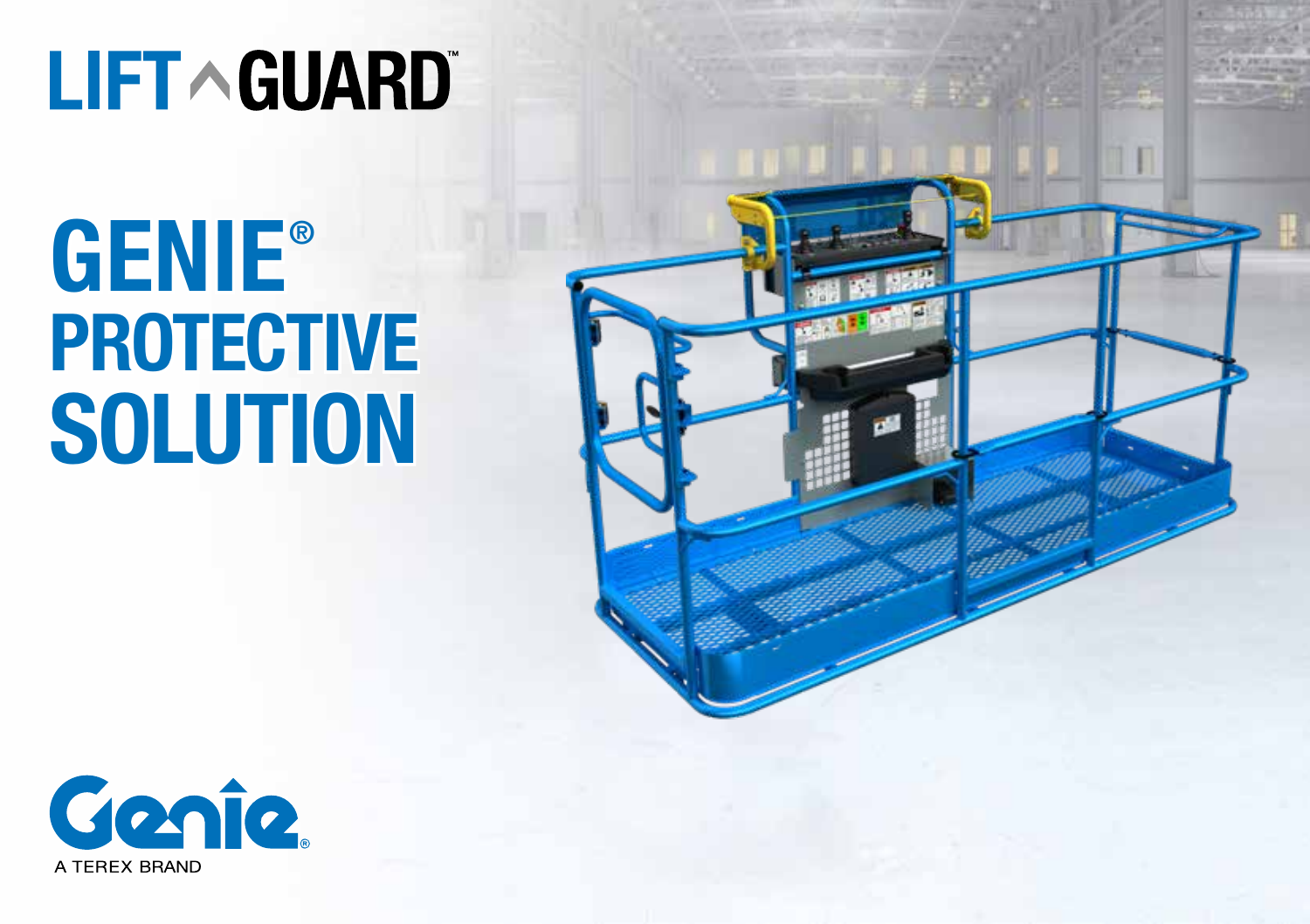### LIFT AGUARD REATFORM

## FOR YOUR WORKSITE GENIE ®PROTECTIVE **SOLUTION**